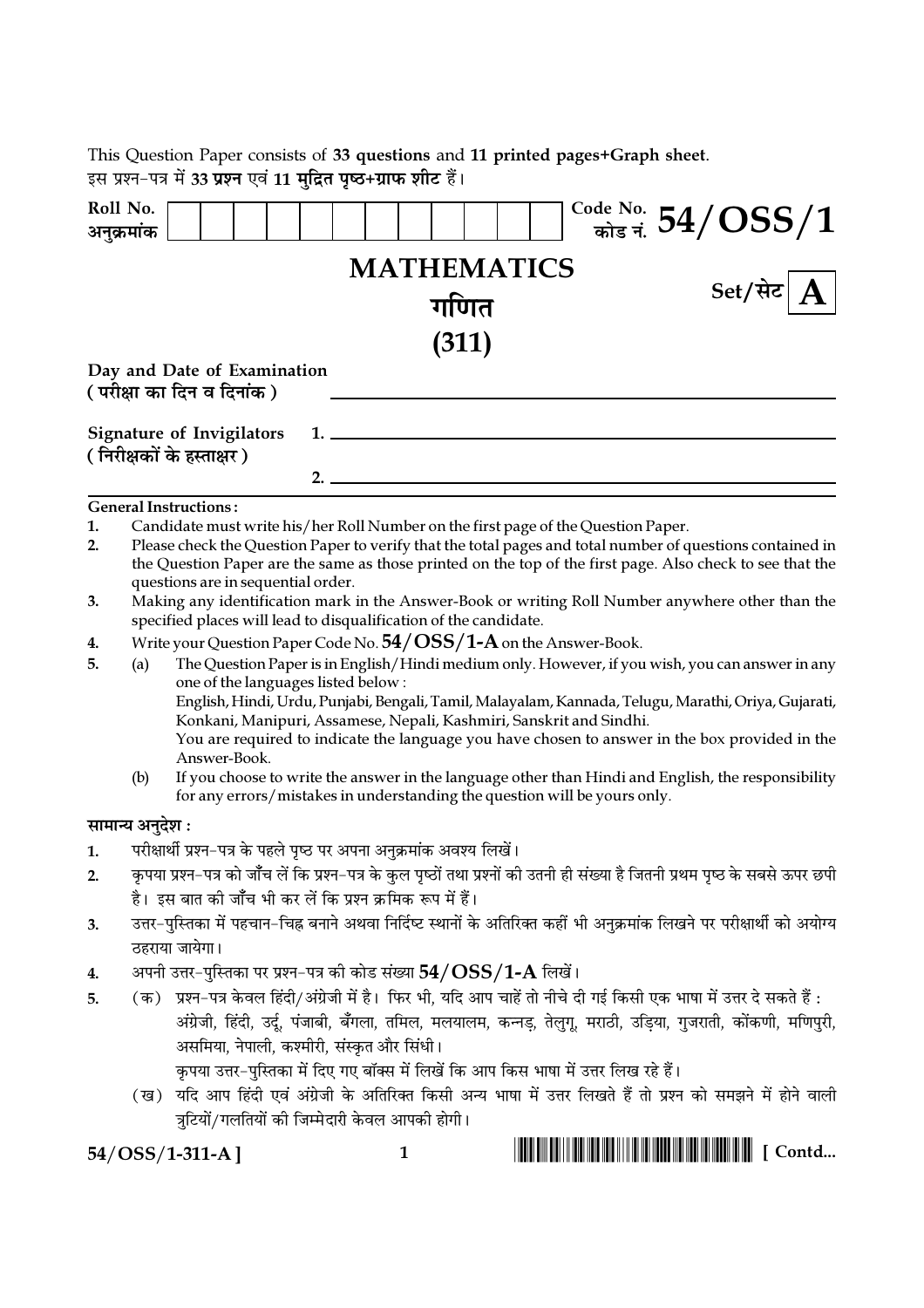## **MATHEMATICS** गणित  $(311)$

| Time: 3 Hours ] |     | [ Maximum Marks: 100                                                                                                                                                                                                                                                                                                                                                                                               |  |  |  |
|-----------------|-----|--------------------------------------------------------------------------------------------------------------------------------------------------------------------------------------------------------------------------------------------------------------------------------------------------------------------------------------------------------------------------------------------------------------------|--|--|--|
| समय: 3 घण्टे ]  |     | [पूर्णांक : 100                                                                                                                                                                                                                                                                                                                                                                                                    |  |  |  |
| Note:           | (1) | This question paper consists of four Sections A, B, C and D containing<br>33 questions.                                                                                                                                                                                                                                                                                                                            |  |  |  |
|                 | (2) | Question Number 1 to 10 in Section A are multiple choice questions (MCQ).<br>Each question carries one mark. In each question there are four choices<br>(A), (B), (C) and (D) of which only one is correct. You have to select the<br>correct choice and indicate it in your answer book by writing $(A)$ , $(B)$ , $(C)$<br>or $(D)$ as the case may be. No separate time is allotted for attempting MCQ.         |  |  |  |
|                 | (3) | Question Number 11 to 16 in Section B are very short answer questions<br>and carry 2 marks each.                                                                                                                                                                                                                                                                                                                   |  |  |  |
|                 | (4) | Question Number 17 to 28 in Section C are short answer questions and<br>carry 4 marks each.                                                                                                                                                                                                                                                                                                                        |  |  |  |
|                 | (5) | Question Number 29 to 33 in Section D are long answer questions and<br>carry 6 marks each.                                                                                                                                                                                                                                                                                                                         |  |  |  |
|                 | (6) | All question are compulsory. There is no overall choice, however, alternative<br>choices are given in some questions. In such questions, you have to attempt<br>only one choice.                                                                                                                                                                                                                                   |  |  |  |
| निर्देश :       | (1) | इस प्रश्नपत्र में कुल 33 प्रश्न हैं, जो <b>चार खण्डों अ, ब, स</b> तथा <b>द</b> में विभाजित हैं।                                                                                                                                                                                                                                                                                                                    |  |  |  |
|                 | (2) | खण्ड - अ में प्रश्न संख्या 1 से 10 तक बहुविकल्पीय प्रश्न हैं, जिनमें प्रत्येक के लिए 1 अंक<br>निर्धारित है। प्रत्येक प्रश्न के उत्तर के रूप में (A), (B), (C) तथा (D) चार विकल्प दिए गए हैं<br>जिन में से कोई एक सही है। आपको सही विकल्प चुनना है  तथा अपनी उत्तर पुस्तिका में (A),<br>(B), (C) तथा (D) में जो सही हो उत्तर के रूप में लिखना है। बहुविकल्पीय प्रश्न हल करने के<br>लिए अलग से समय नहीं दिया गया है। |  |  |  |
|                 | (3) | खण्ड - ब में प्रश्न संख्या 11 से 16 तक अतिलघु उत्तरीय प्रश्न हैं तथा प्रत्येक के 2 अंक<br>निर्धारित हैं।                                                                                                                                                                                                                                                                                                           |  |  |  |
|                 | (4) | खण्ड - स में प्रश्न संख्या 17 से 28 तक लघु उत्तरीय प्रश्न हैं तथा प्रत्येक के 4 अंक निर्धारित<br>हैं।                                                                                                                                                                                                                                                                                                              |  |  |  |
|                 | (5) | खण्ड - द में प्रश्न संख्या 29 से 33 तक दीर्घ उत्तरीय प्रश्न हैं तथा प्रत्येक के 6 अंक निर्धारित<br>हैं।                                                                                                                                                                                                                                                                                                            |  |  |  |
|                 | (6) | सभी प्रश्न अनिवार्य हैं। पूर्ण प्रश्नपत्र में विकल्प नहीं है, फिर भी कुछ प्रश्नों में, आंतरिक<br>विकल्प हैं।  ऐसे सभी प्रश्नों में से आपको एक ही विकल्प हल करना है।                                                                                                                                                                                                                                                |  |  |  |

54/OSS/1-311-A]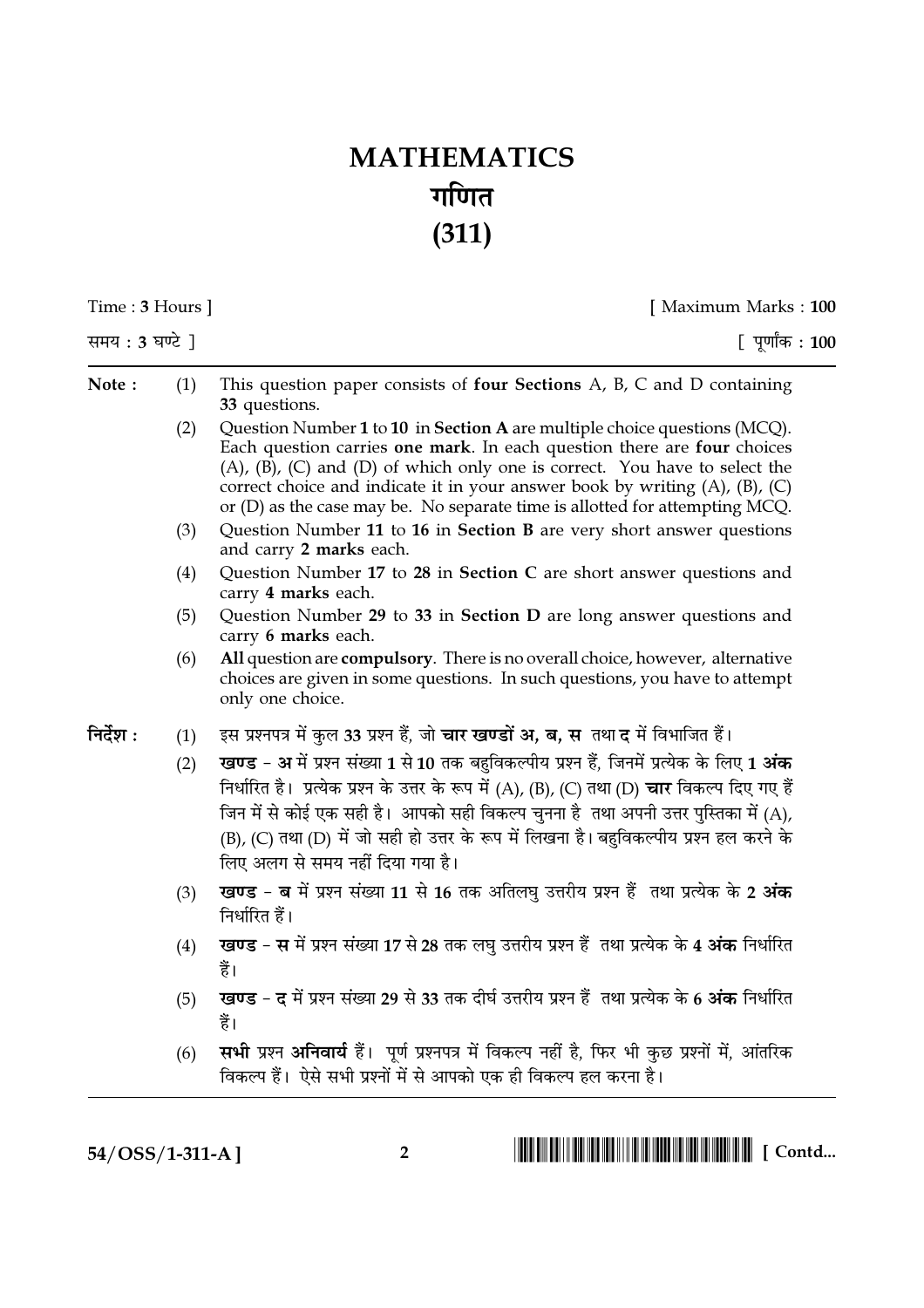### **SECTION - A**

```
खण्ड - अ
```
- **1.** If  $A = \begin{pmatrix} 3 & 2 \\ 1 & -1 \end{pmatrix}$ , then |3A| equals : यदि  $A = \begin{pmatrix} 3 & 2 \\ 1 & -1 \end{pmatrix}$  है, तो |3A| का मान है:  $(A) -45$  $(B)$  45  $(C)$ 15  $(D) -15$
- The value of  $(x+y)$  if  $2\begin{bmatrix} 1 & 3 \\ 0 & x \end{bmatrix} + \begin{bmatrix} y & 0 \\ 1 & 2 \end{bmatrix} = \begin{bmatrix} 5 & 6 \\ 1 & 8 \end{bmatrix}$  is :  $2.$ यदि 2  $\begin{bmatrix} 1 & 3 \\ 0 & x \end{bmatrix} + \begin{bmatrix} y & 0 \\ 1 & 2 \end{bmatrix} = \begin{bmatrix} 5 & 6 \\ 1 & 8 \end{bmatrix}$  है, तो  $(x+y)$  का मान है:  $(A)$  3  $(B)$  4  $(C)$  5  $(D) 6$
- $3.$ If the following lines are perpendicular to each other, then  $\lambda$  equals : यदि निम्न रेखाएँ परस्पर लंबवत हैं, तो  $\lambda$  का मान है :

$$
\frac{x-5}{7} = \frac{y-1}{-5} = \frac{z+2}{1}, \frac{x+2}{\lambda} = \frac{y+3}{2} = \frac{z+10}{3}
$$
  
(A) -1 (B) 1 (C) - $\frac{1}{2}$  (D)  $\frac{1}{2}$ 

- Which of the following sentences is not a mathematical statement? 4.
	- $(A)$  6 is less than 10  $(B)$ The sun is not a star
	- (C)  $\pi = \frac{22}{7}$ How far is Lucknow from here?  $(D)$

निम्न में से कौन-सा वाक्य एक गणितीय कथन **नहीं** है?

- (B) सूर्य एक सितारा नहीं है (A) 6, 10 से छोटा है
- (C)  $\pi = \frac{22}{7}$  है (D) लखनऊ यहाँ से कितनी दूर है?

 $\overline{\mathbf{3}}$ 

 $54/OSS/1-311-A$ ]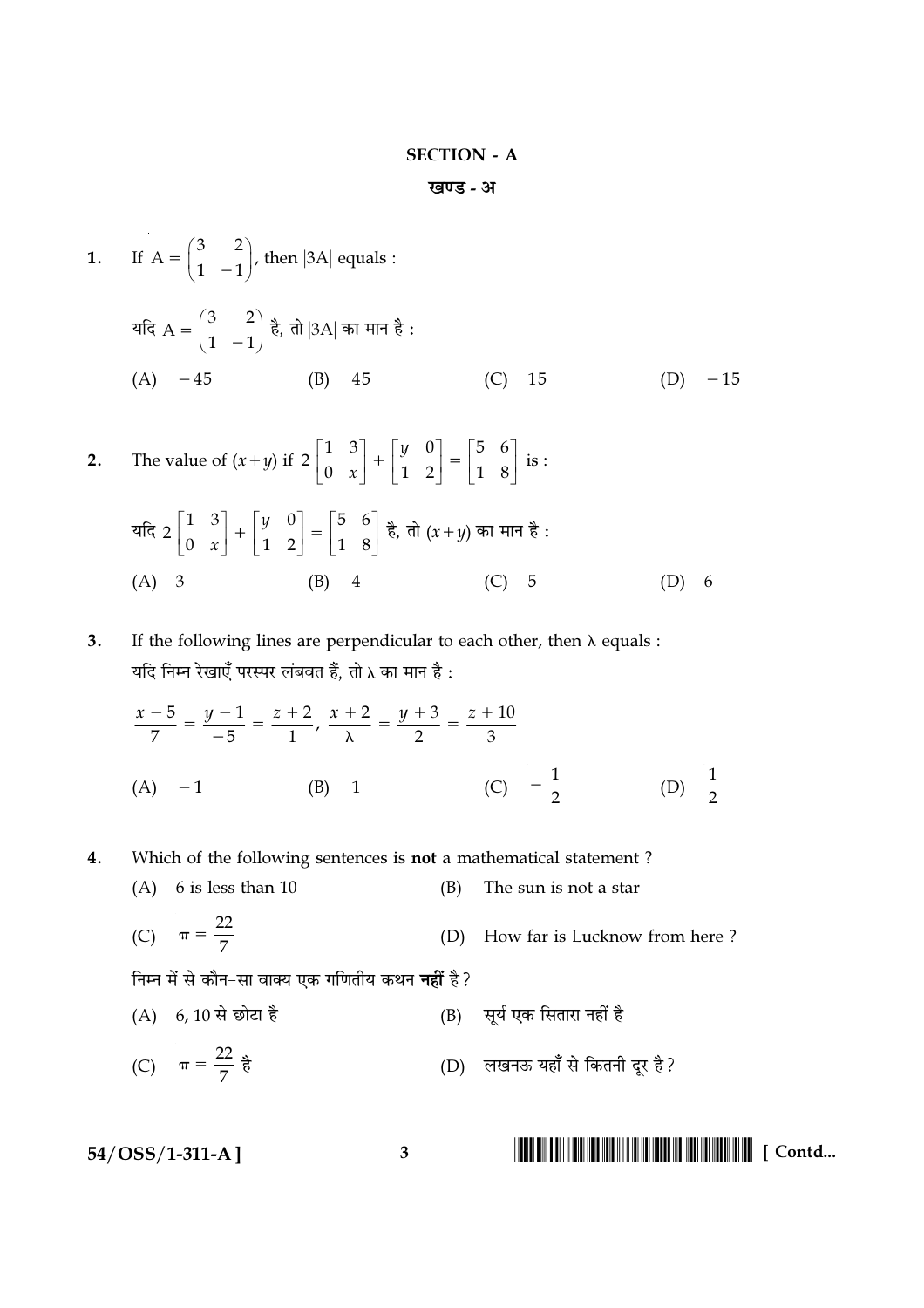- Let R = {(2, 3), (3, 3), (2, 2), (5, 5), (2, 4), (4, 4), (4, 3)} be a relation on the set {2, 3, 4, 5},  $\overline{5}$ . then:
	- (A) R is reflexive and symmetric but not transitive
	- R is reflexive and transitive but not symmetric (B)
	- R is symmetric and transitive but not reflexive  $(C)$
	- R is an equivalence relation  $(D)$

माना R = {(2, 3), (3, 3), (2, 2), (5, 5), (2, 4), (4, 4), (4, 3)} समुच्चय {2, 3, 4, 5} पर एक संबंध है, तो :

- R स्वतुल्य और सममित है, परंतु संक्रामक नहीं है  $(A)$
- R स्वतुल्य तथा संक्रामक है परंतु सममित नहीं है  $(B)$
- R सममित तथा संक्रामक है परंतु स्वतुल्य नहीं है  $(C)$
- (D) R एक तुल्यता संबंध है

The values of x for which  $f(x) = |x| - |x + 1|$  is discontinuous is : 6.

 $(A)$  0  $-1$  $(B)$ (D) No values of  $x$  $(C)$  1 x के वह मान जिनके लिए  $f(x) = |x| - |x + 1|$  असंतत है, हैं :  $(A)$  0  $(B) -1$ (D)  $x$  के किसी मान के लिए नहीं  $(C)$  1

7. If 
$$
y = e^x \sin x
$$
, then  $\frac{dy}{dx}$  equals:  
\n $4\pi$   $y = e^x \sin x \frac{3}{6}, \frac{dy}{dx}$   $4\pi$   $4\pi$   $4\pi$   $4\pi$   $4\pi$   $4\pi$   $4\pi$   $4\pi$   $4\pi$   $4\pi$   $4\pi$   $4\pi$   $4\pi$   $4\pi$   $4\pi$   $4\pi$   $4\pi$   $4\pi$   $4\pi$   $4\pi$   $4\pi$   $4\pi$   $4\pi$   $4\pi$   $4\pi$   $4\pi$   $4\pi$   $4\pi$   $4\pi$   $4\pi$   $4\pi$   $4\pi$   $4\pi$   $4\pi$   $4\pi$   $4\pi$   $4\pi$   $4\pi$   $4\pi$   $4\pi$   $4\pi$   $4\pi$   $4\pi$   $4\pi$   $4\pi$   $4\pi$   $4\pi$   $4\pi$   $4\pi$   $4\pi$   $4\pi$   $4\pi$   $4\pi$   $4\pi$   $4\pi$   $4\pi$   $4\pi$   $4\pi$   $4\pi$   $4\pi$   $4\pi$   $4\pi$   $4\pi$   $4\pi$   $4\pi$   $4\pi$   $4\pi$   $4\pi$   $4\pi$   $4\$ 

8. 
$$
\int \frac{x^2}{1+x^3} dx
$$
 equals:  
\n $\int \frac{x^2}{1+x^3} dx$  =  $\int \frac{x^2}{1+x^3} dx$  =  $\int \frac{1}{1+x^3} dx$  =  $\int \frac{1}{1+x^3} dx$  =  $\int \frac{1}{1+x^3} dx$  =  $\int \frac{1}{1+x^3} dx$  =  $\int \frac{1}{1+x^3} dx$  =  $\int \frac{1}{1+x^3} dx$  =  $\int \frac{1}{1+x^3} dx$  =  $\int \frac{1}{1+x^3} dx$  =  $\int \frac{1}{1+x^3} dx$  =  $\int \frac{1}{1+x^3} dx$  =  $\int \frac{1}{1+x^3} dx$  =  $\int \frac{1}{1+x^3} dx$  =  $\int \frac{1}{1+x^3} dx$  =  $\int \frac{1}{1+x^3} dx$  =  $\int \frac{1}{1+x^3} dx$  =  $\int \frac{1}{1+x^3} dx$  =  $\int \frac{1}{1+x^3} dx$  =  $\int \frac{1}{1+x^3} dx$  =  $\int \frac{1}{1+x^3} dx$  =  $\int \frac{1}{1+x^3} dx$  =  $\int \frac{1}{1+x^3} dx$  =  $\int \frac{1}{1+x^3} dx$  =  $\int \frac{1}{1+x^3} dx$  =  $\int \frac{1}{1+x^3} dx$  =  $\int \frac{1}{1+x^3} dx$  =  $\int \frac{1}{1+x^3} dx$  =  $\int \frac{1}{1+x^3} dx$  =  $\int \frac{1}{1+x^3} dx$  =  $\int \frac{1}{1+x^3} dx$  =  $\int \frac{1}{1+x^3} dx$  =  $\int \frac{1}{1+x^3} dx$  =  $\int \frac{1}{1+x^3} dx$  =  $\int \frac{1}{1+x^3} dx$  =  $\int \frac{1}{1+x^3} dx$  =  $\int \frac{1}{1+x^3} dx$  =  $\int \frac{1}{1+x^3} dx$  =  $\int \frac{1}{1+x^3} dx$ 

 $54/OSS/1-311-A$ ]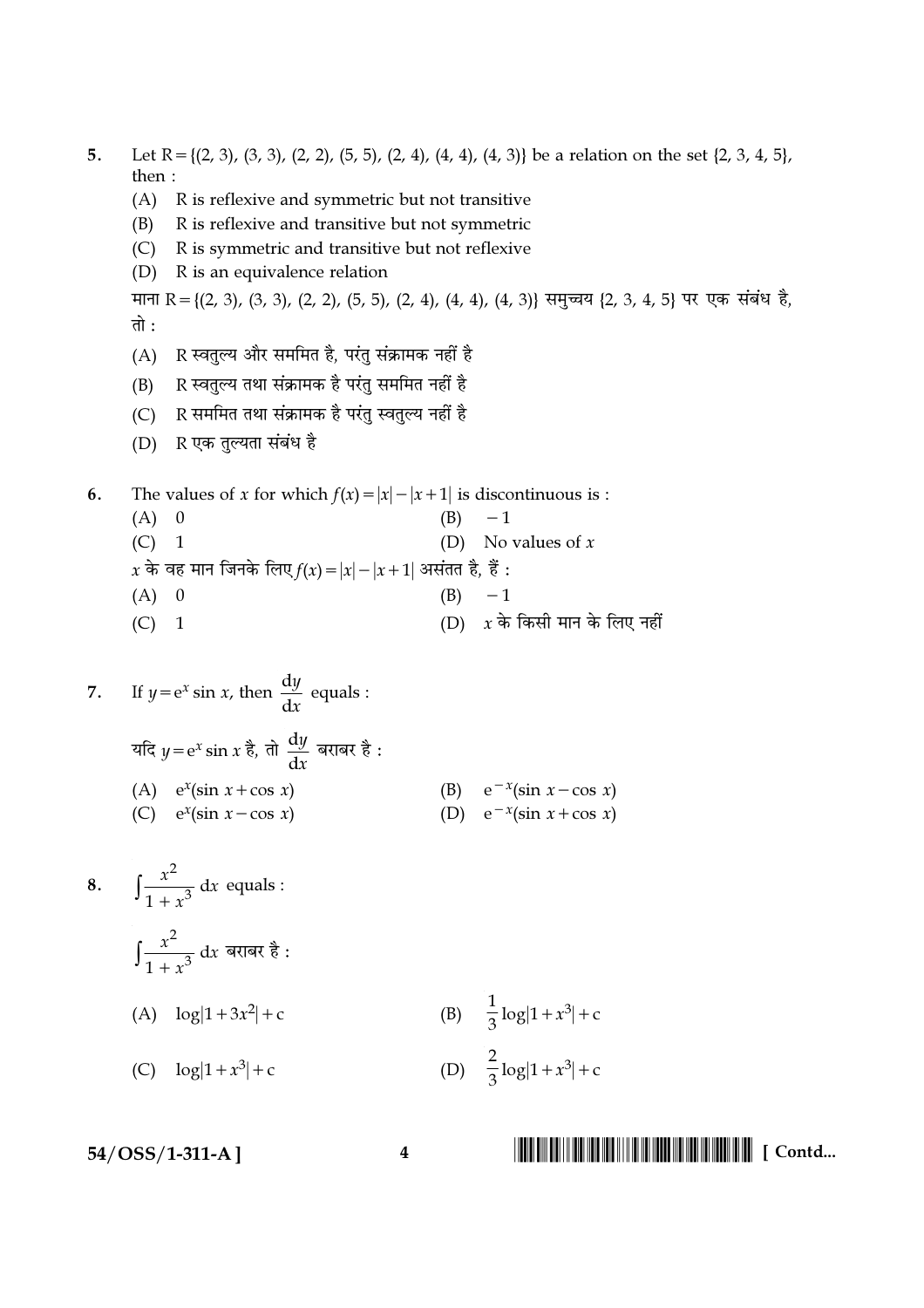9. 
$$
\int_{0}^{1} \frac{dx}{1 + x^2} =
$$
  
\n(A)  $\frac{\pi}{8}$  (B)  $\frac{\pi}{6}$  (C)  $\frac{\pi}{4}$  (D)  $\frac{2\pi}{3}$ 

#### 10. The degree of the following differential equation is: निम्न अवकल समीकरण की घात है:

$$
\frac{d^2y}{dx^2} + x \left(\frac{dy}{dx}\right)^2 - y \frac{dy}{dx} = 0
$$
\n(A) 1\n(B) 2\n(C) 3\n(D) Not defined/T\nQH\nQH\nQH

## **SECTION - B** खण्ड - ब

11. Find X and Y if 
$$
X + Y = \begin{bmatrix} 5 & 2 \\ 0 & 9 \end{bmatrix}
$$
 and  $X - Y = \begin{bmatrix} 3 & 6 \\ 0 & -1 \end{bmatrix}$ 

OR

Construct a  $2 \times 2$  matrix A whose elements in the i<sup>th</sup> row and j<sup>th</sup> column are given by  $a_{ij} = \frac{(i+j)^2}{2}$ . यदि X + Y =  $\begin{bmatrix} 5 & 2 \\ 0 & 9 \end{bmatrix}$  तथा X – Y =  $\begin{bmatrix} 3 & 6 \\ 0 & -1 \end{bmatrix}$  है, तो X तथा Y ज्ञात कोजिए। अथवा

 $2\times 2$  का एक आव्यूह A बनाइए जिसकी i<sup>th</sup> पंक्ति तथा j<sup>th</sup> स्तम्भ के अवयव  $a_{ij} = \frac{(i + j)^2}{2}$  द्वारा प्रदत्त हैं।

Prove that  $f: \mathbb{R} \to \mathbb{R}$  given by  $f(x) = 2x$  is one-one and onto function. 12. सिद्ध कीजिए कि $f: \mathbb{R} \to \mathbb{R}$  जो  $f(x) = 2x$  द्वारा प्रदत्त है, एकैकी तथा आच्छादक है।

$$
54/\mathrm{OSS}/1\text{-}311\text{-}A\,\boldsymbol{]}
$$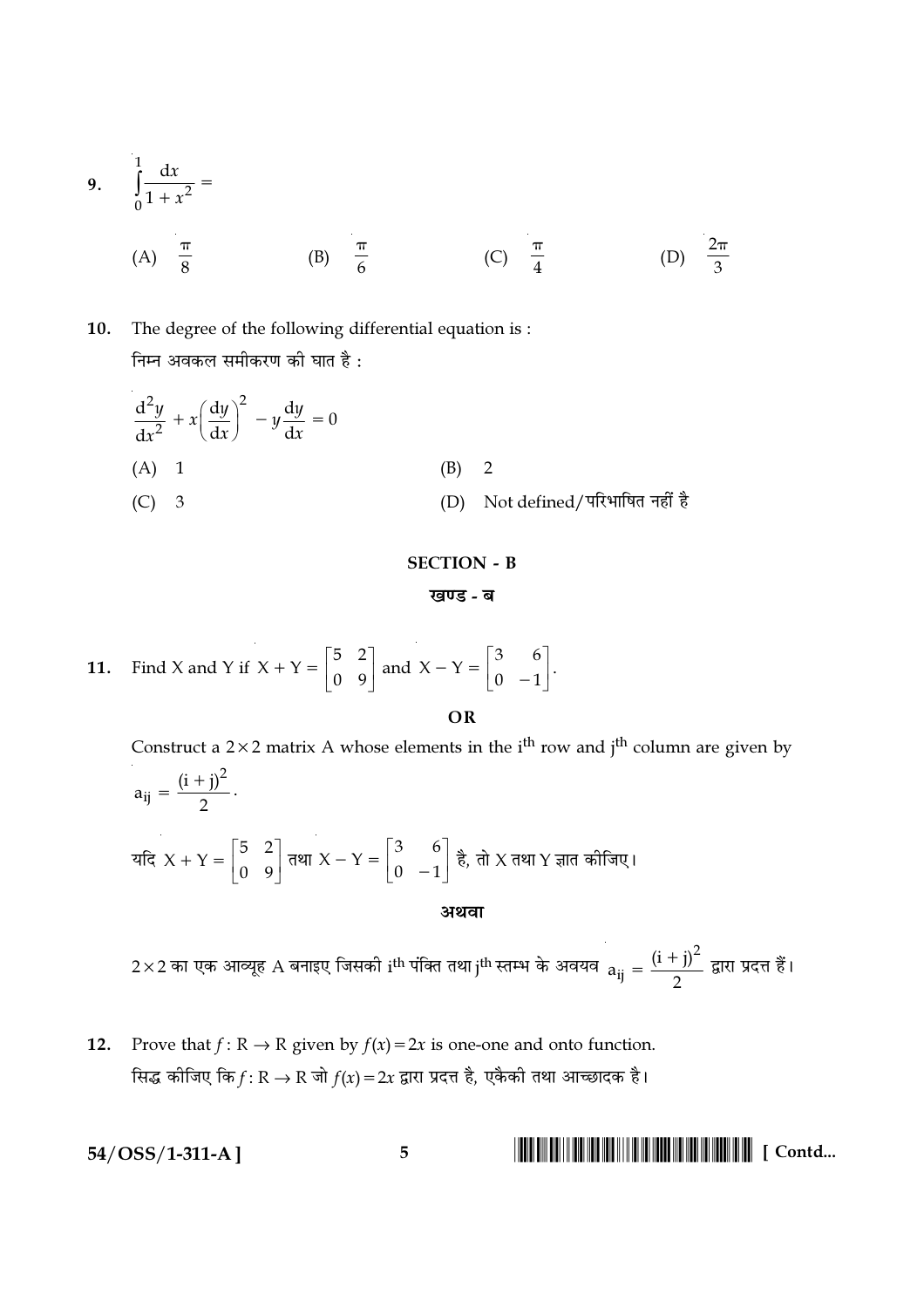#### 13. Prove that:

सिद्ध कीजिए कि :

$$
\lim_{x\to 2}\left(\frac{\sqrt{3-x}-1}{(2-x)}\right)=\frac{1}{2}.
$$

- 14. If  $y = e^x \sin x$ , show that  $\frac{d^2y}{dx^2} = 2e^x \cos x$ . यदि  $y = e^x \sin x$  है, तो दर्शाइए कि  $\frac{d^2y}{dx^2} = 2 e^x \cos x$  है।
- Find the area of the parallelogram whose diagonals are given by the vectors  $3\hat{i} + \hat{j} 2\hat{k}$ 15. and  $\hat{i}$  –  $3\hat{j}$  +  $4\hat{k}$ .

उस समांतर चतुर्भुज का क्षेत्रफल ज्ञात कीजिए जिसके विकर्ण सदिशों  $3\hat{i} + \hat{j} - 2\hat{k}$  तथा  $\hat{i} - 3\hat{j} + 4\hat{k}$ द्वारा प्रदत्त हैं।

16. Write the contrapositive and converse of the following statement. If you live in Kashmir, then you have winter clothes. निम्न कथन का प्रतिस्थिति (contrapositive) तथा विलोम (converse) लिखिए। यदि आप काश्मीर में रहते हैं, तो आपके पास सर्दी के कपडे अवश्य होने चाहिए।

## **SECTION - C** खण्ड - स

- Express the following matrix as the sum of a symmetric and a skew symmetric matrix. 17. निम्न आव्यूह को एक सममित तथा विषम सममित आव्यूहों के योग के रूप में व्यक्त कीजिए।
	- $\begin{bmatrix} 3 & 2 & 5 \\ 4 & 1 & 3 \\ 0 & 6 & 7 \end{bmatrix}$

 $54/OSS/1-311-A$ ]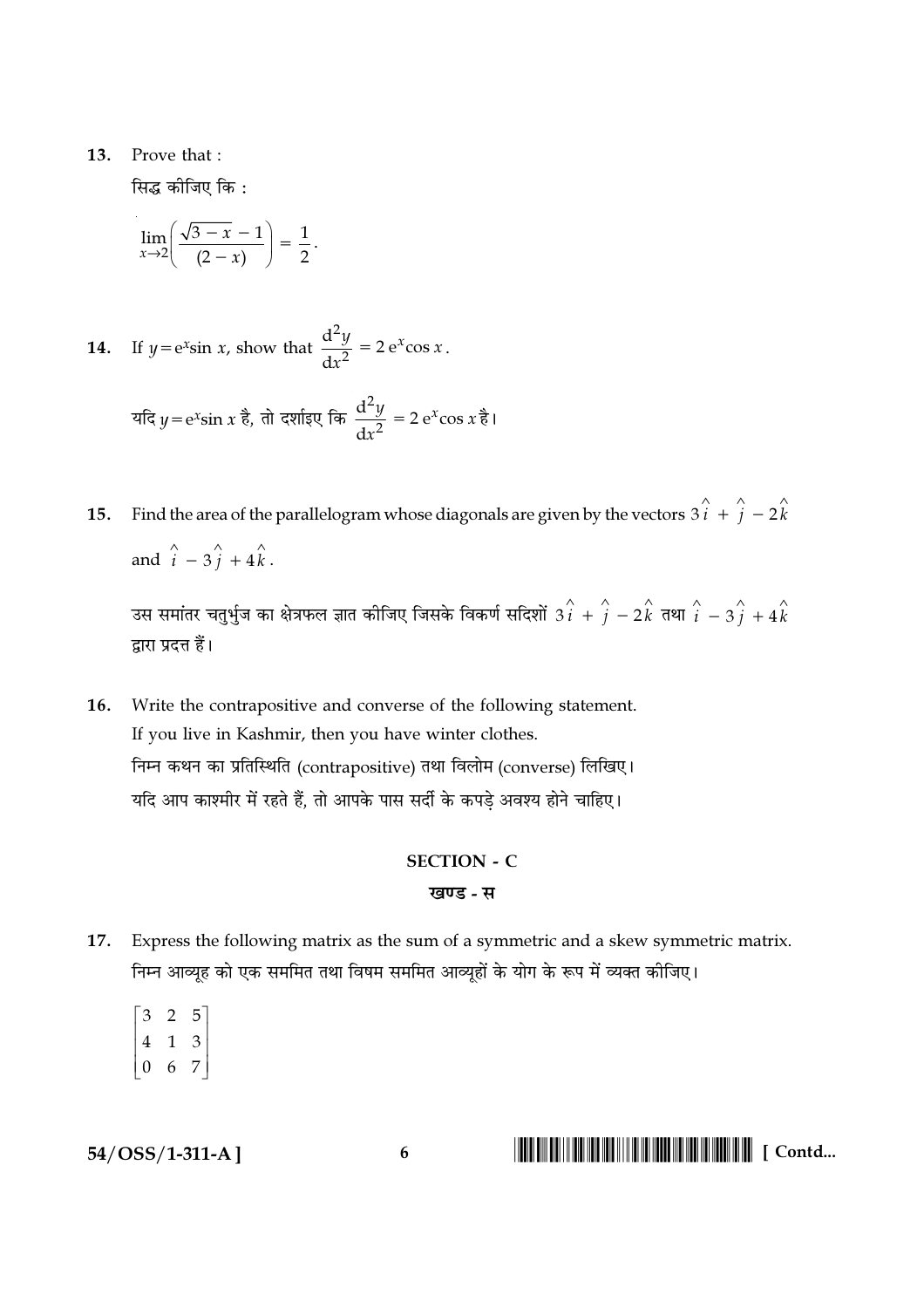**18.** Find a unit vector perpendicular to each of the vectors  $\overrightarrow{a} + \overrightarrow{b}$  and  $\overrightarrow{a} - \overrightarrow{b}$  where

$$
\vec{a} = \hat{i} + \hat{j} + \hat{k}, \ \vec{b} = \hat{i} + 2\hat{j} + 3\hat{k}.
$$
  
\n
$$
\vec{a} = \hat{i} + \hat{j} + \hat{k}, \ \vec{b} = \hat{i} + 2\hat{j} + 3\hat{k}.
$$
  
\n
$$
\vec{a} = \hat{i} + \hat{j} + \hat{k}, \ \vec{a} = \hat{i} + 2\hat{j} + 3\hat{k}, \ \vec{b} = \hat{i} + 2\hat{j} + 3\hat{k}, \ \vec{c} = \hat{i} + 2\hat{j} + 3\hat{k}
$$
  
\n
$$
\vec{a} = \vec{b} + 2\hat{k}.
$$

**19.** If 
$$
A = \begin{bmatrix} 2 & 0 & 1 \\ 2 & 1 & 3 \\ 1 & -1 & 0 \end{bmatrix}
$$
, find  $A^2 - 5A + 6I$ .

OR

Using properties of determinants, prove the following :

#### अथवा

सारणिकों के गुणधर्मों का प्रयोग कर निम्न सिद्ध कीजिए :

$$
\begin{vmatrix} 1 & a & bc \\ 1 & b & ca \\ 1 & c & ab \end{vmatrix} = (a - b) (b - c) (c - a)
$$

20. Prove the following :

निम्न सिद्ध कीजिए :

$$
an^{-1} \frac{1}{2} + \tan^{-1} \frac{2}{11} = \tan^{-1} \frac{3}{4}
$$

 $54/OSS/1-311-A$ ]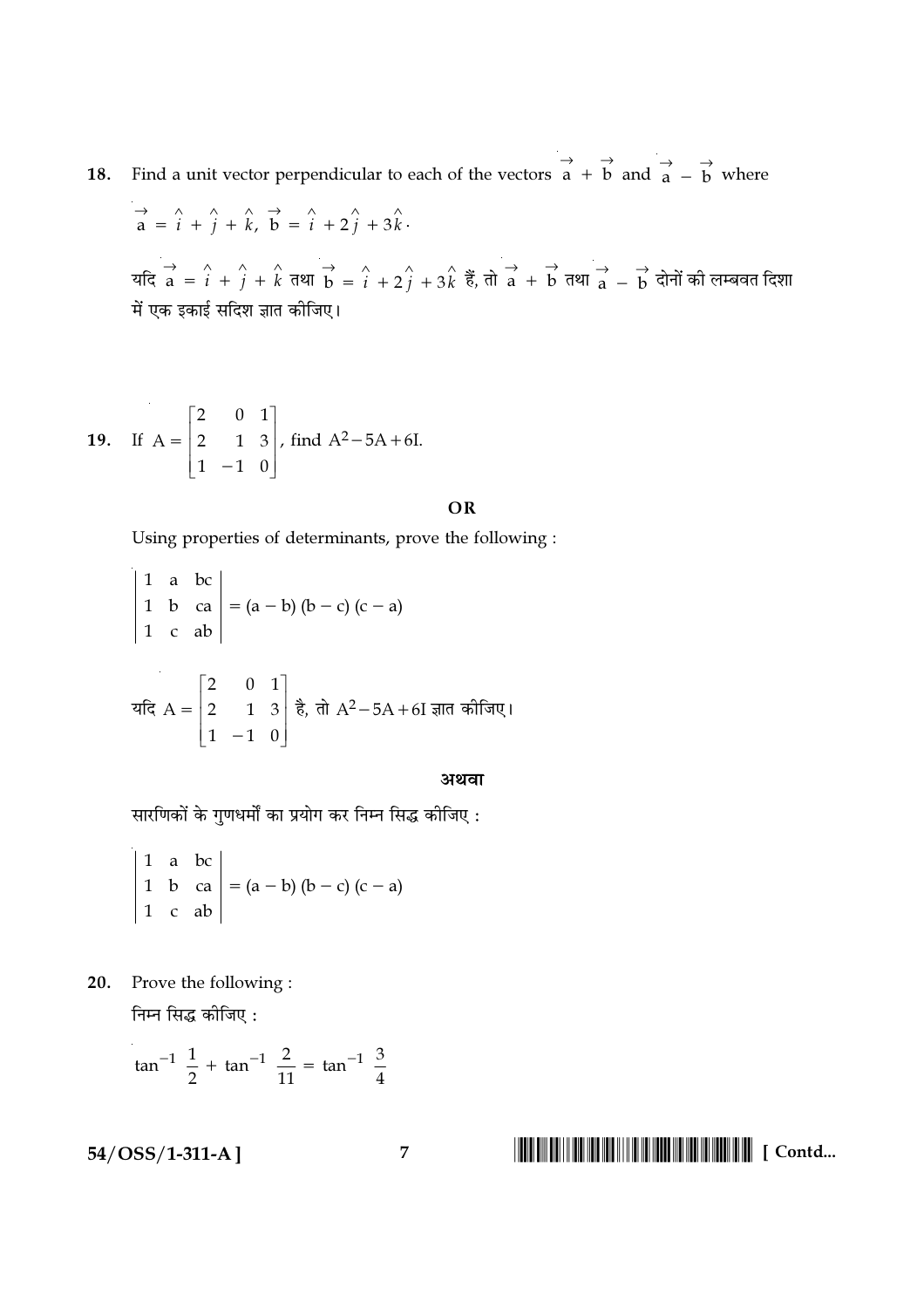- Prove that  $f: \mathbb{R} \to \mathbb{R}$  given by  $f(x) = x^3 + 2$  is a bijection. 21. सिद्ध कीजिए कि  $f: \mathbb{R} \to \mathbb{R}$  जो  $f(x) = x^3 + 2$  द्वारा प्रदत्त है, एकैकी तथा आच्छादक है।
- Find the value(s) of k if the following function  $f(x)$  is continuous at  $x = \frac{\pi}{2}$ :  $22.$

k का (के) मान ज्ञात कीजिए कि निम्न फलन $f(x)$ ,  $x = \frac{\pi}{2}$  पर संतत है:

$$
f(x) = \begin{cases} \frac{k \cos x}{\pi - 2x}, & x \neq \frac{\pi}{2} \\ 3, & x = \frac{\pi}{2} \end{cases}
$$

23. If 
$$
y = \left(x + \frac{1}{x}\right)^x + \frac{x^2 + 1}{x^2 - 1}
$$
, find  $\frac{dy}{dx}$ .  
\n
$$
\overline{dg} y = \left(x + \frac{1}{x}\right)^x + \frac{x^2 + 1}{x^2 - 1} \ge \overline{g}
$$
,  $\overline{d} \frac{dy}{dx} = \overline{g}$ 

Find the intervals in which the following function is (a) increasing (b) decreasing. 24.  $f(x) = 2x^3 + x^2 - 20x$ 

#### OR

Show that the normal at any point  $\theta$  to the curve  $x = a(\cos \theta + \theta \sin \theta)$ ,  $y = a(\sin \theta - \theta \cos \theta)$  is at a constant distance from the origin.

निम्न फलन के लिए वह अन्तराल ज्ञात कीजिए जिनमें फलन (क) वर्धमान है (ख) ह्रासमान है।

 $f(x) = 2x^3 + x^2 - 20x$ 

#### अथवा

दर्शाइए कि वक्र  $x = a(\cos \theta + \theta \sin \theta)$ ,  $y = a(\sin \theta - \theta \cos \theta)$  के किसी बिंदु  $\theta$  पर अभिलंब मूल बिंदु से अचर दूरी पर है।

 $54/OSS/1-311-A$ ]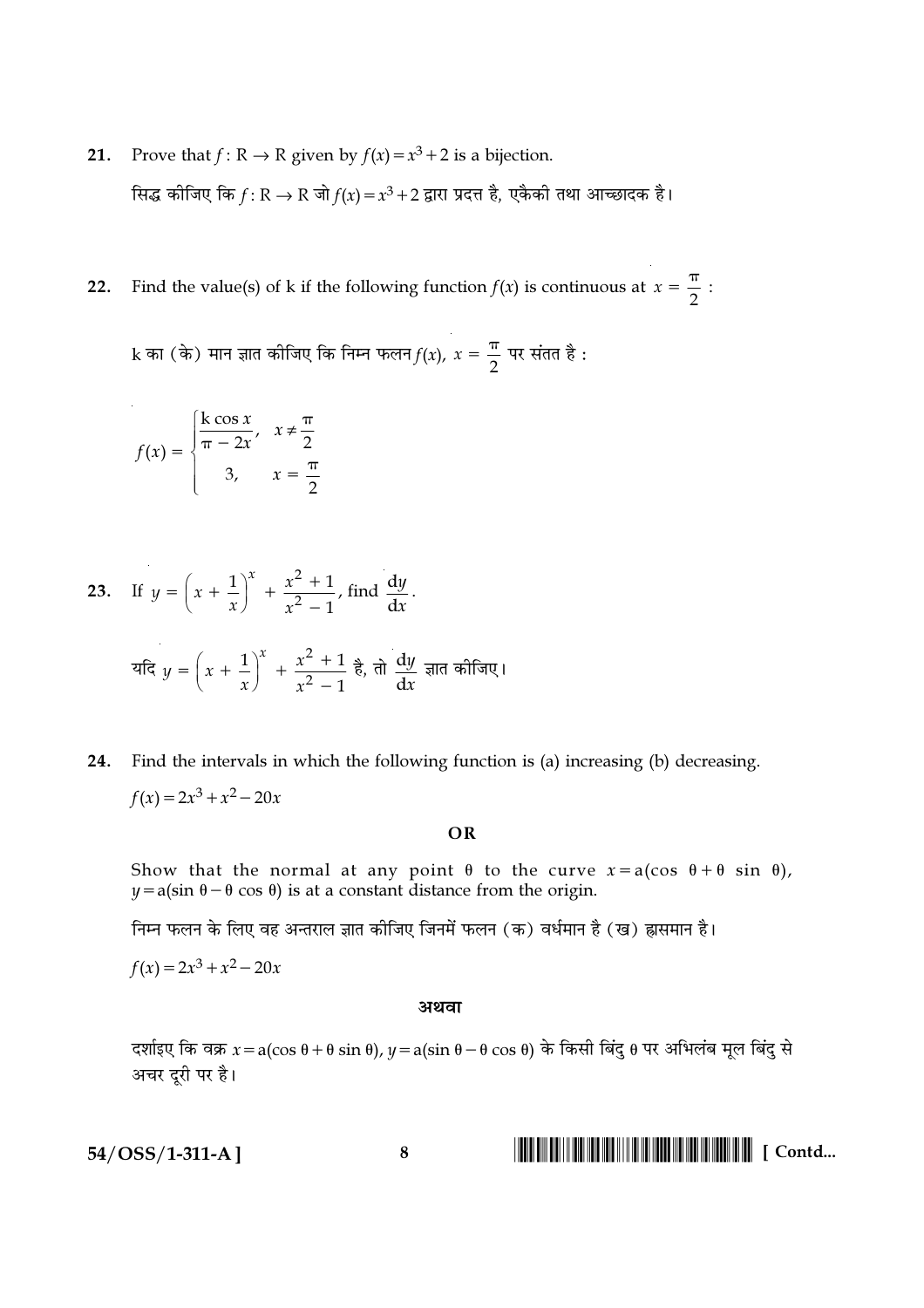25. Evaluate:

मान ज्ञात कीजिए :

$$
\int_{0}^{\frac{\pi}{2}} \frac{\sin x}{\sin x + \cos x} dx
$$

26. Solve the following differential equation : निम्न अवकल समीकरण को हल कीजिए :

$$
x \cos\left(\frac{y}{x}\right) \frac{dy}{dx} = y \cos\left(\frac{y}{x}\right) + x
$$

- 27. If  $\vec{a} = \hat{i} + \hat{j} + \hat{k}$  and  $\vec{b} = \hat{j} \hat{k}$ , find a vector  $\vec{c}$  such that  $\vec{a} \times \vec{c} = \vec{b}$  and  $\overrightarrow{a} \cdot \overrightarrow{c} = 3$ . यदि  $\overrightarrow{a} = \hat{i} + \hat{j} + \hat{k}$  तथा  $\overrightarrow{b} = \hat{j} - \hat{k}$  है, तो एक ऐसा सदिश  $\overrightarrow{c}$  ज्ञात कीजिए कि  $\overrightarrow{a} \times \overrightarrow{c} = \overrightarrow{b}$  तथा  $\overrightarrow{a} \cdot \overrightarrow{c} = 3$
- 28. Find:

$$
\int \frac{x+2}{2x^2+6x+5} \, \mathrm{d}x
$$
OR

Find:

$$
\int \frac{8}{(x+2)(x^2+4)} \, \mathrm{d}x
$$

ज्ञात कीजिए :

$$
\int \frac{x+2}{2x^2+6x+5} \, \mathrm{d}x
$$

अथवा

ज्ञात कीजिए :

$$
\int \frac{8}{(x+2)(x^2+4)} \, \mathrm{d}x
$$

 $54/OSS/1-311-A$ ]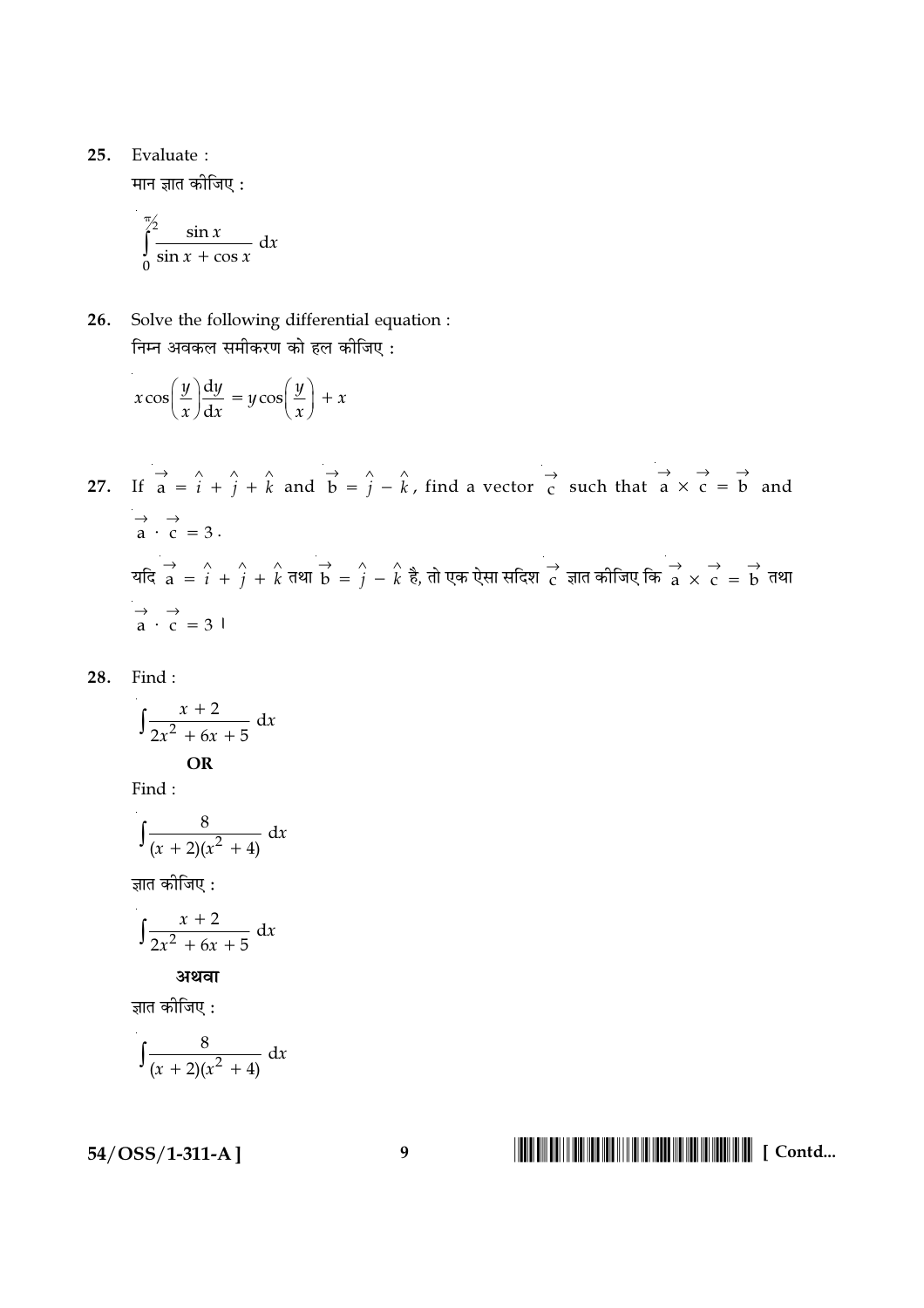### **SECTION - D** खण्ड - त

29. Find the adjoint of the matrix  $A = \begin{pmatrix} 4 & -2 & -1 \\ 1 & 1 & -1 \\ -1 & 2 & 4 \end{pmatrix}$  and show that  $A(adj A) = |A|I$ .

#### $\Omega$

Using matrices, solve the following system of equations :

 $x+y+z=2$ ,  $2x-y=3$ ,  $2y+z=0$ आव्यूह $A = \begin{pmatrix} 4 & -2 & -1 \\ 1 & 1 & -1 \\ -1 & 2 & 4 \end{pmatrix}$ का सहखंडज ज्ञात कीजिए तथा दर्शाइए कि A(adj A) = |A|I.

#### अथवा

आव्यूहों के प्रयोग से निम्न समीकरण निकाय को हल कीजिए :

 $x+y+z=2$ ,  $2x-y=3$ ,  $2y+z=0$ 

30. The perimeter of a triangle is 16 cm. If one side is 6 cm, find the other two sides so that the area of the triangle is maximum.

#### $\overline{OR}$

Given the sum of the perimeters of a circle and square, show that the sum of their areas is least when the diameter of the circle is equal to side of the square.

एक त्रिभुज का परिमाप 16 से.मी. है। यदि एक भुजा 6 से.मी. लंबी है, तो शेष दो भुजाएँ ज्ञात कीजिए कि त्रिभुज का क्षेत्रफल अधिकतम हो।

#### अथवा

यदि एक वृत्त तथा एक वर्ग के परिमापों का योग दिया है, तो दर्शाइए कि उनके क्षेत्रफलों का योग न्यूनतम होगा यदि वत्त का व्यास वर्ग की भजा के बराबर है।

- 31. Find the area enclosed by the circle  $x^2 + y^2 = a^2$  and y-axis in the first quadrant. वृत्त  $x^2 + y^2 = a^2$  तथा  $y$ -अक्ष से घिरे प्रथम चतुर्थांश के क्षेत्रफल को ज्ञात कीजिए।
- 32. Find the equation of the plane passing through the intersection of two planes  $x+2y+3z-4=0$  and  $2x+y-z+5=0$  and which is perpendicular to the plane  $5x + 3y - 6z + 8 = 0.$ उस समतल का समीकरण ज्ञात कीजिए जो समतलों  $x + 2y + 3z - 4 = 0$  तथा  $2x + y - z + 5 = 0$  के प्रतिच्छेद से होकर जाता है तथा समतल  $5x+3y-6z+8=0$  के लंबवत है।

 $54/OSS/1-311-A$ ]